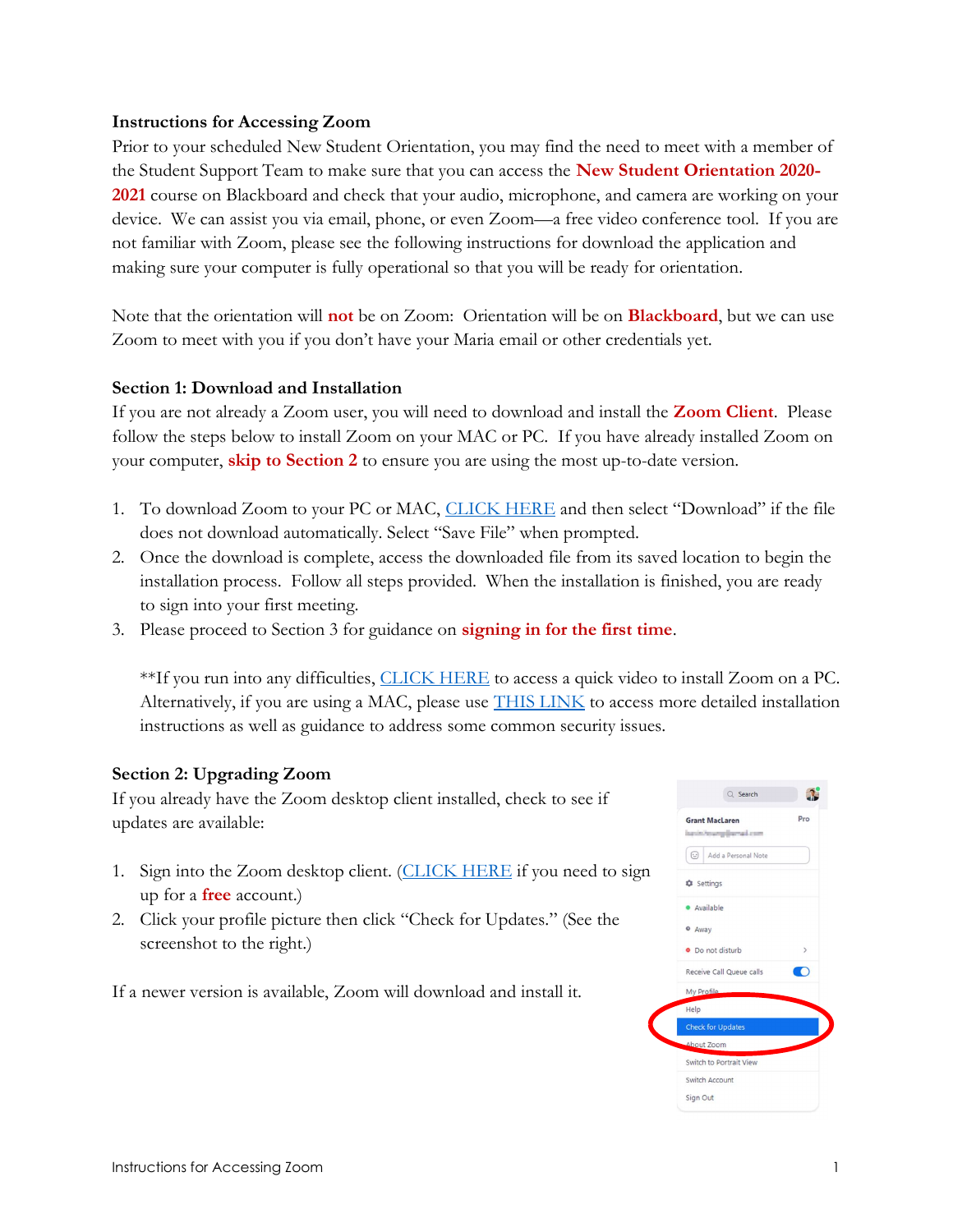## Section 3: Sign-In

- 1. To access the Zoom meeting simply click the link that was provided to you in your email.
- 2. Enter your name in the pop-up window that appears and then click "Join Meeting."
- 3. On the next screen select "Join with Video."
- 4. When prompted select, "Join with Computer Audio."
- 5. You are now ready to participate in the meeting.

## Section 4: Meeting Controls

Zoom provides attendees with the following tool bars to facilitate effective collaboration with other attendees. See below for descriptions of how each function.

PC/Mac/Linux:



Audio/Visual Controls: Use these features to control your microphone and camera.

- $Mute/Unmute$ . Use this icon to mute and unmute yourself during the meeting. It is recommended that you keep your microphone on mute when not speaking to reduce feedback and unnecessary background noise. (Tip: You can temporarily unmute yourself by holding down the "Space Bar" of your computer keyboard. You will be muted as soon as you release the key.)
- *Video*: Use this icon to turn your camera on and off. It is recommended that you keep your video feed running during the meeting.

Chat: Use this feature to send text messages to the group or select individuals.

- $\bullet$  PC/Mac: Select "Chat" to access the chat window. To chat with all participants, select "Everyone" from the dropdown menu next to "To:", type your message, and send. To send a private message, toggle the appropriate person from the drop-down menu, type your message and press send.
- *Android/iOS*: Select "Participants" and click on "Chat" at the bottom of the participants list. To chat with all participants, select "Everyone" from the dropdown menu next to "To:", type your message, and send. To send a private message, toggle the appropriate person from the drop-down menu, type your message and press send.